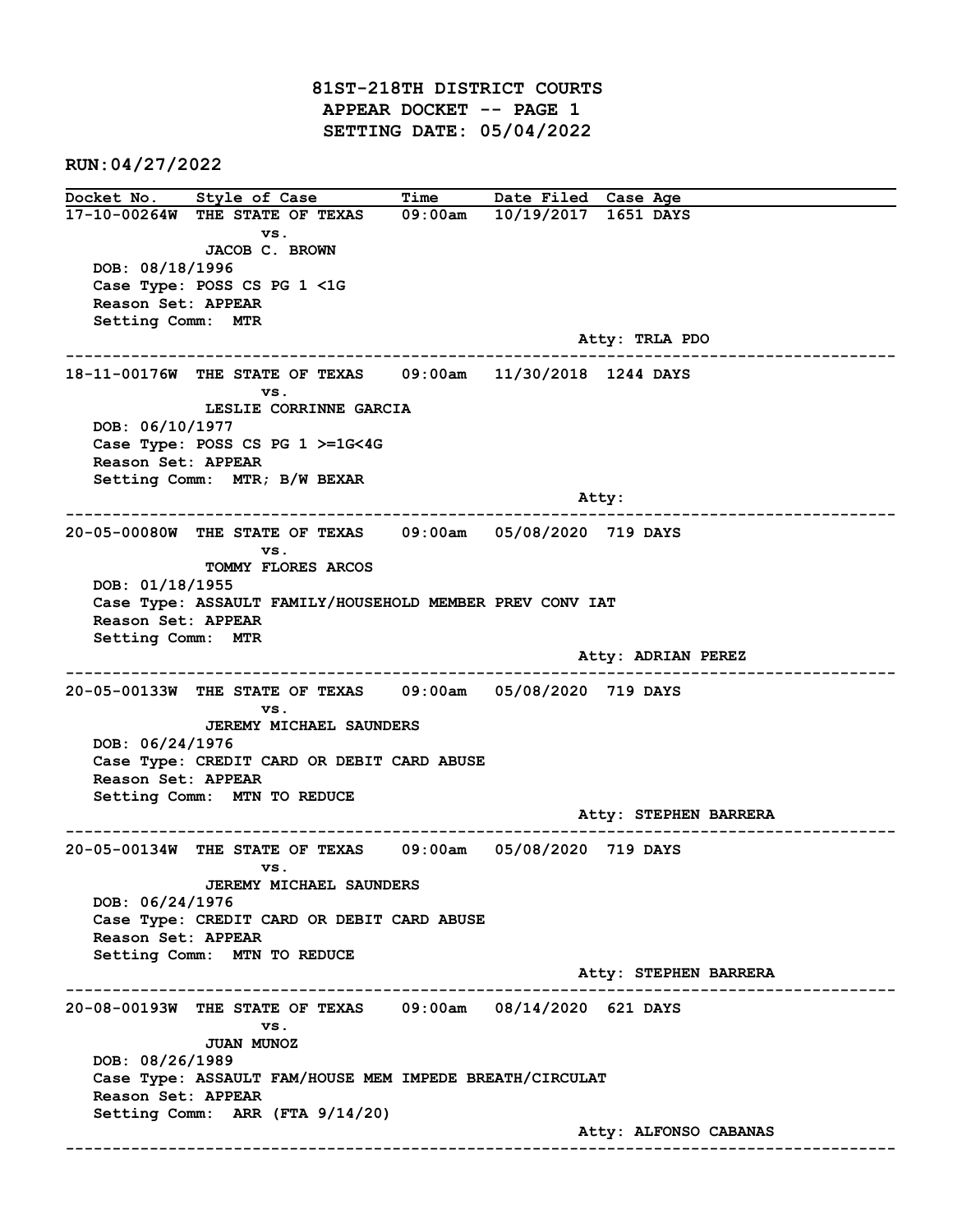81ST-218TH DISTRICT COURTS APPEAR DOCKET -- PAGE 2 SETTING DATE: 05/04/2022

RUN:04/27/2022

Docket No. Style of Case Time Date Filed Case Age 21-11-00227W THE STATE OF TEXAS 09:00am 11/12/2021 166 DAYS vs. CHERISH AMBER REYNA DOB: 04/12/1993 Case Type: THEFT PROP >=\$2,500<\$30K Reason Set: APPEAR Setting Comm: ARR, CLKS LTR and the control of the control of the control of the control of the control of the control of the control of the control of the control of the control of the control of the control of the control of the control of the cont ------------------------------------------------------------------------------------------------------------------------ 21-11-00228W THE STATE OF TEXAS 09:00am 11/12/2021 166 DAYS vs. DANIEL REYNA DOB: 07/24/1978 Case Type: THEFT PROP >=\$2,500<\$30K Reason Set: APPEAR Setting Comm: ARR, CLKS LTR and the control of the control of the control of the control of the control of the control of the control of the control of the control of the control of the control of the control of the control of the control of the cont ------------------------------------------------------------------------------------------------------------------------ 22-04-00062W THE STATE OF TEXAS 09:00am 04/01/2022 26 DAYS vs. MARK A. BARRERA DOB: 10/09/1983 Case Type: ASSAULT FAM/HOUSE MEM IMPEDE BREATH/CIRCULAT Reason Set: APPEAR Setting Comm: ARR Atty: TRLA PDO ------------------------------------------------------------------------------------------------------------------------ 22-04-00063W THE STATE OF TEXAS 09:00am 04/01/2022 26 DAYS vs. JOHN CARL BESCH DOB: 12/22/1964 Case Type: POSS CS PG 1/1-B >=4G<200G Reason Set: APPEAR Setting Comm: ARR example of the contract of the contract of the contract of the contract of the contract of the contract of the contract of the contract of the contract of the contract of the contract of the contract of the contract of the ------------------------------------------------------------------------------------------------------------------------ 22-04-00064W THE STATE OF TEXAS 09:00am 04/01/2022 26 DAYS vs. COLTON SINGER COFIELD DOB: 10/21/1996 Case Type: EVADING ARREST DETENTION W/VEH Reason Set: APPEAR Setting Comm: ARR Atty: ------------------------------------------------------------------------------------------------------------------------ 22-04-00065W THE STATE OF TEXAS 09:00am 04/01/2022 26 DAYS vs. LAURA NICOLE GONZALES DOB: 01/19/1987 Case Type: POSS CS PG 1/1-B >=1G<4G Reason Set: APPEAR Setting Comm: ARR Atty: TRLA PDO ------------------------------------------------------------------------------------------------------------------------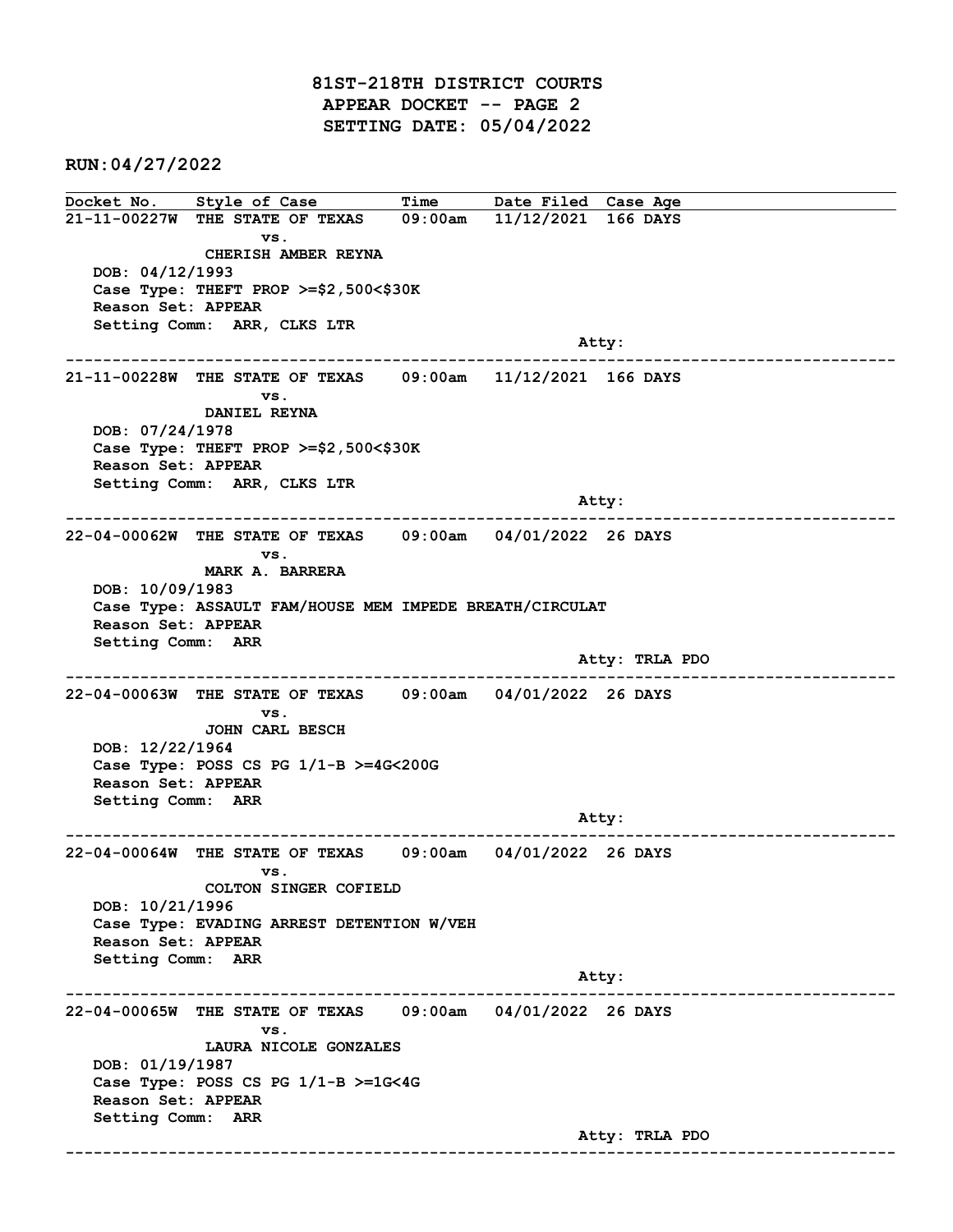81ST-218TH DISTRICT COURTS APPEAR DOCKET -- PAGE 3 SETTING DATE: 05/04/2022

RUN:04/27/2022

Docket No. Style of Case Time Date Filed Case Age 22-04-00066W THE STATE OF TEXAS 09:00am 04/01/2022 26 DAYS vs. REVA LOPEZ DOB: 02/09/1962 Case Type: POSS CS PG 1 <1G Reason Set: APPEAR Setting Comm: ARR and the control of the control of the control of the control of the control of the control of the control of the control of the control of the control of the control of the control of the control of the control of the cont ------------------------------------------------------------------------------------------------------------------------ 22-04-00068W THE STATE OF TEXAS 09:00am 04/01/2022 26 DAYS vs. WILLIAM SCRIBER DOB: 07/19/1973 Case Type: ASSAULT FAM/HOUSE MEM IMPEDE BREATH/CIRCULAT Reason Set: APPEAR Setting Comm: ARR Atty: ------------------------------------------------------------------------------------------------------------------------ 22-04-00069W THE STATE OF TEXAS 09:00am 04/01/2022 26 DAYS vs. JOSHUA ALLEN UREKAR DOB: 05/13/1985 Case Type: AGG ASSAULT W/DEADLY WEAPON Reason Set: APPEAR Setting Comm: ARR and the control of the control of the control of the control of the control of the control of the control of the control of the control of the control of the control of the control of the control of the control of the cont ------------------------------------------------------------------------------------------------------------------------ 22-04-00070W THE STATE OF TEXAS 09:00am 04/01/2022 26 DAYS vs. TOMMY FLORES ARCOS DOB: 01/18/1955 Case Type: ASSAULT FAMILY/HOUSEHOLD MEMBER PREV CONV IAT Reason Set: APPEAR Setting Comm: ARR Atty: ADRIAN PEREZ ------------------------------------------------------------------------------------------------------------------------ 22-04-00071W THE STATE OF TEXAS 09:00am 04/01/2022 26 DAYS vs. PAUL JOSEPH AREVALOS DOB: 10/25/1987 Case Type: POSS CS PG 1 <1G Reason Set: APPEAR Setting Comm: ARR Atty: ------------------------------------------------------------------------------------------------------------------------ 22-04-00072W THE STATE OF TEXAS 09:00am 04/01/2022 26 DAYS vs. CHRISTOPHER LEE BEASLEY DOB: 01/19/1984 Case Type: EVADING ARREST DETENTION W/VEH Reason Set: APPEAR Setting Comm: ARR Atty: TRLA PDO ------------------------------------------------------------------------------------------------------------------------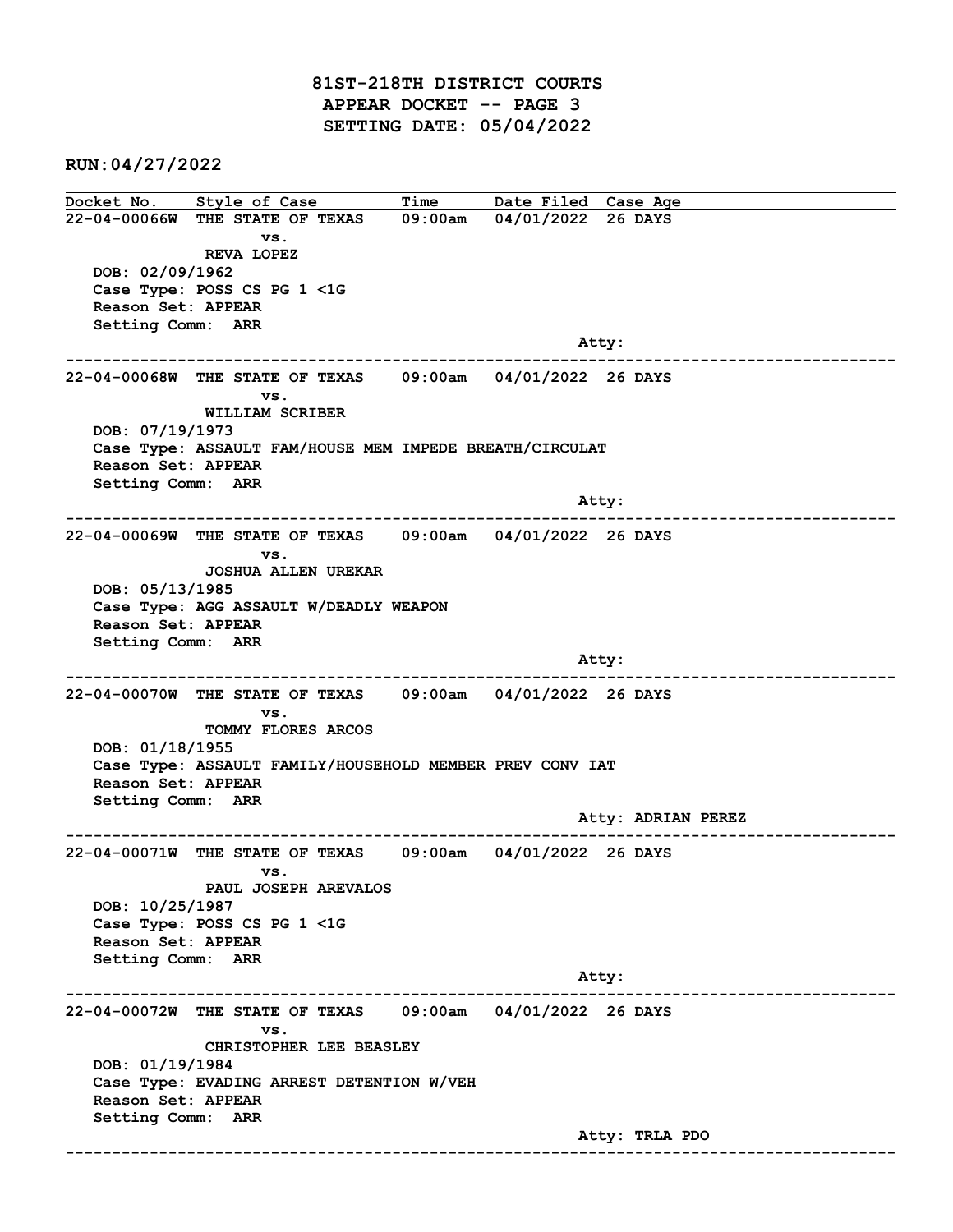81ST-218TH DISTRICT COURTS APPEAR DOCKET -- PAGE 4 SETTING DATE: 05/04/2022

RUN:04/27/2022

Docket No. Style of Case Time Date Filed Case Age 22-04-00073W THE STATE OF TEXAS 09:00am 04/01/2022 26 DAYS vs. CLEOFAS CASTILLO, JR. DOB: 04/29/1984 Case Type: POSS CS PG 1 <1G Reason Set: APPEAR Setting Comm: ARR Atty: ANDRES CEDILLOS ------------------------------------------------------------------------------------------------------------------------ 22-04-00074W THE STATE OF TEXAS 09:00am 04/01/2022 26 DAYS vs. CLEOFAS CASTILLO, JR. DOB: 04/29/1984 Case Type: FORGERY FINANCIAL INSTRUMENT Reason Set: APPEAR Setting Comm: ARR Atty: ANDRES CEDILLOS ------------------------------------------------------------------------------------------------------------------------ 22-04-00076W THE STATE OF TEXAS 09:00am 04/01/2022 26 DAYS vs. ZACHARY WAYNE DUGI DOB: 07/18/2003 Case Type: POSS CS PG 1/1-B <1G Reason Set: APPEAR Setting Comm: ARR and the control of the control of the control of the control of the control of the control of the control of the control of the control of the control of the control of the control of the control of the control of the cont ------------------------------------------------------------------------------------------------------------------------ 22-04-00077W THE STATE OF TEXAS 09:00am 04/01/2022 26 DAYS vs. BRANDON ROBERT HULL DOB: 09/29/1977 Case Type: ASSAULT FAMILY/HOUSEHOLD MEMBER PREV CONV IAT Reason Set: APPEAR Setting Comm: ARR example of the contract of the contract of the contract of the contract of the contract of the contract of the contract of the contract of the contract of the contract of the contract of the contract of the contract of the ------------------------------------------------------------------------------------------------------------------------ 22-04-00078W THE STATE OF TEXAS 09:00am 04/01/2022 26 DAYS vs. JUWAN A. KUYKENDALL DOB: 05/29/2000 Case Type: POSS MARIJ >4OZ<=5LBS Reason Set: APPEAR Setting Comm: ARR Atty: JOHN FOX ------------------------------------------------------------------------------------------------------------------------ 22-04-00079W THE STATE OF TEXAS 09:00am 04/01/2022 26 DAYS vs. MARCO LOZANO DOB: 07/19/1983 Case Type: EVADING ARREST DETENTION W/VEH Reason Set: APPEAR Setting Comm: ARR Atty: TRLA PDO ------------------------------------------------------------------------------------------------------------------------